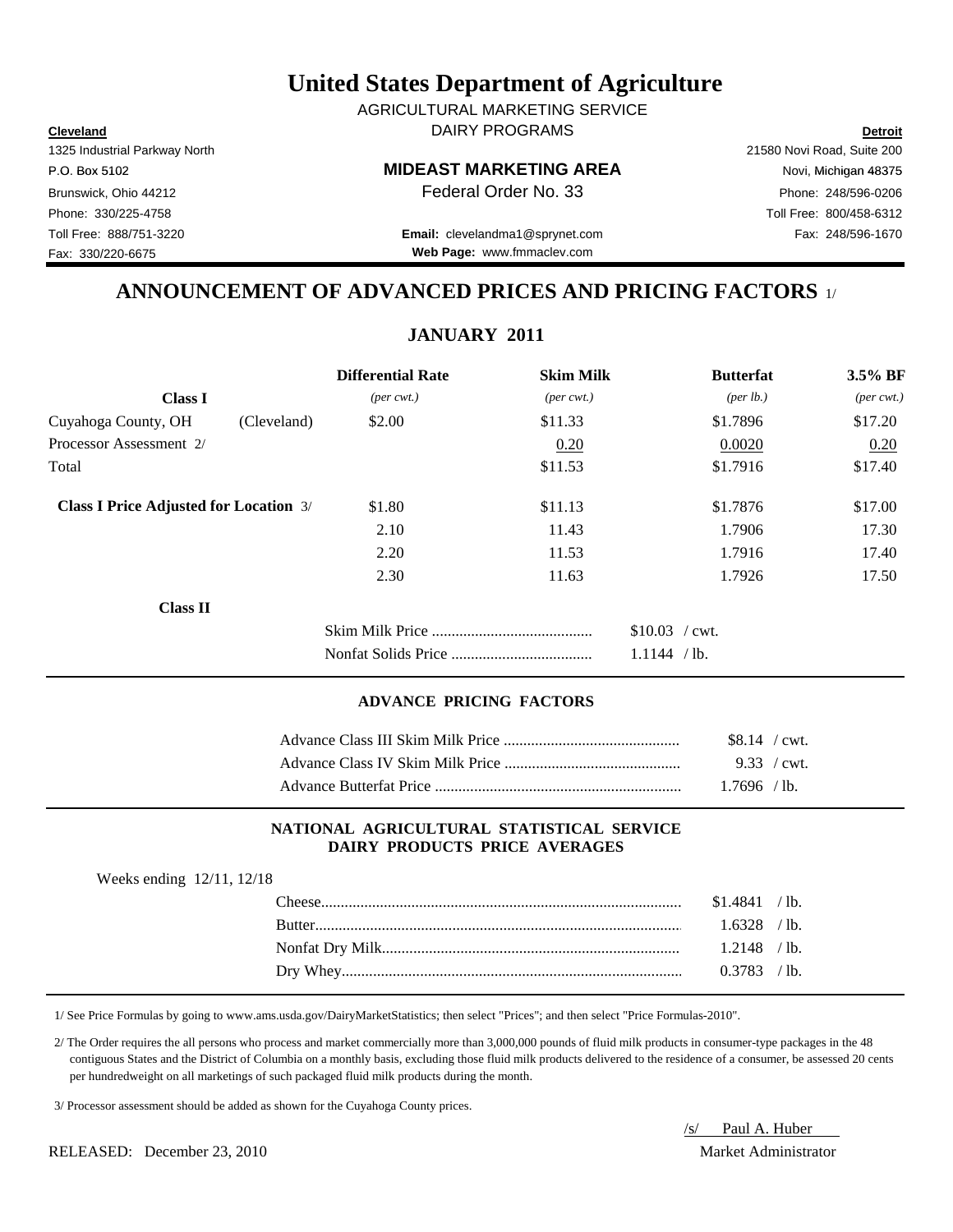**Cleveland Detroit** DAIRY PROGRAMS AGRICULTURAL MARKETING SERVICE

#### P.O. Box 5102 Novi, Michigan 48375

Toll Free: 888/751-3220 Fax: 248/596-1670 **Email:** clevelandma1@sprynet.com **Web Page:** www.fmmaclev.com

## **ANNOUNCEMENT OF ADVANCED PRICES AND PRICING FACTORS** 1/

## **FEBRUARY 2011**

|                                               |             | <b>Differential Rate</b>    | <b>Skim Milk</b>            | <b>Butterfat</b>                | $3.5\%$ BF                  |
|-----------------------------------------------|-------------|-----------------------------|-----------------------------|---------------------------------|-----------------------------|
| <b>Class I</b>                                |             | $(\text{per} \text{ cwt.})$ | $(\text{per} \text{ cwt.})$ | ${\rm (per \, lb.)}$            | $(\text{per} \text{ cwt.})$ |
| Cuyahoga County, OH                           | (Cleveland) | \$2.00                      | \$11.57                     | \$1.9203                        | \$17.89                     |
| Processor Assessment 2/                       |             |                             | 0.20                        | 0.0020                          | 0.20                        |
| Total                                         |             |                             | \$11.77                     | \$1.9223                        | \$18.09                     |
| <b>Class I Price Adjusted for Location 3/</b> |             | \$1.80                      | \$11.37                     | \$1.9183                        | \$17.69                     |
|                                               |             | 2.10                        | 11.67                       | 1.9213                          | 17.99                       |
|                                               |             | 2.20                        | 11.77                       | 1.9223                          | 18.09                       |
|                                               |             | 2.30                        | 11.87                       | 1.9233                          | 18.19                       |
| <b>Class II</b>                               |             |                             |                             |                                 |                             |
|                                               |             |                             |                             | $$10.27$ / cwt.<br>1.1411 / lb. |                             |

#### **ADVANCE PRICING FACTORS**

| $$6.71$ / cwt. |  |
|----------------|--|
|                |  |
| $1.9003$ / lb. |  |

#### **NATIONAL AGRICULTURAL STATISTICAL SERVICE DAIRY PRODUCTS PRICE AVERAGES**

| Weeks ending $1/8$ , $1/15$ |                  |                |  |
|-----------------------------|------------------|----------------|--|
|                             | $\text{Cheese}.$ | $$1.3757$ /lb. |  |
|                             |                  | $1.7407$ /lb.  |  |
|                             |                  | $1.2423$ /lb.  |  |
|                             |                  | $0.3915$ /lb.  |  |
|                             |                  |                |  |

1/ See Price Formulas by going to www.ams.usda.gov/DairyMarketStatistics; then select "Prices"; and then select "Price Formulas-2010".

 2/ The Order requires the all persons who process and market commercially more than 3,000,000 pounds of fluid milk products in consumer-type packages in the 48 contiguous States and the District of Columbia on a monthly basis, excluding those fluid milk products delivered to the residence of a consumer, be assessed 20 cents per hundredweight on all marketings of such packaged fluid milk products during the month.

3/ Processor assessment should be added as shown for the Cuyahoga County prices.

RELEASED: January 21, 2011 Market Administrator

/s/ Paul A. Huber

1325 Industrial Parkway North 21580 Novi Road, Suite 200 Fax: 330/220-6675

Brunswick, Ohio 44212 **Phone: 248/596-0206 Federal Order No. 33** Phone: 248/596-0206 Phone: 330/225-4758 Toll Free: 800/458-6312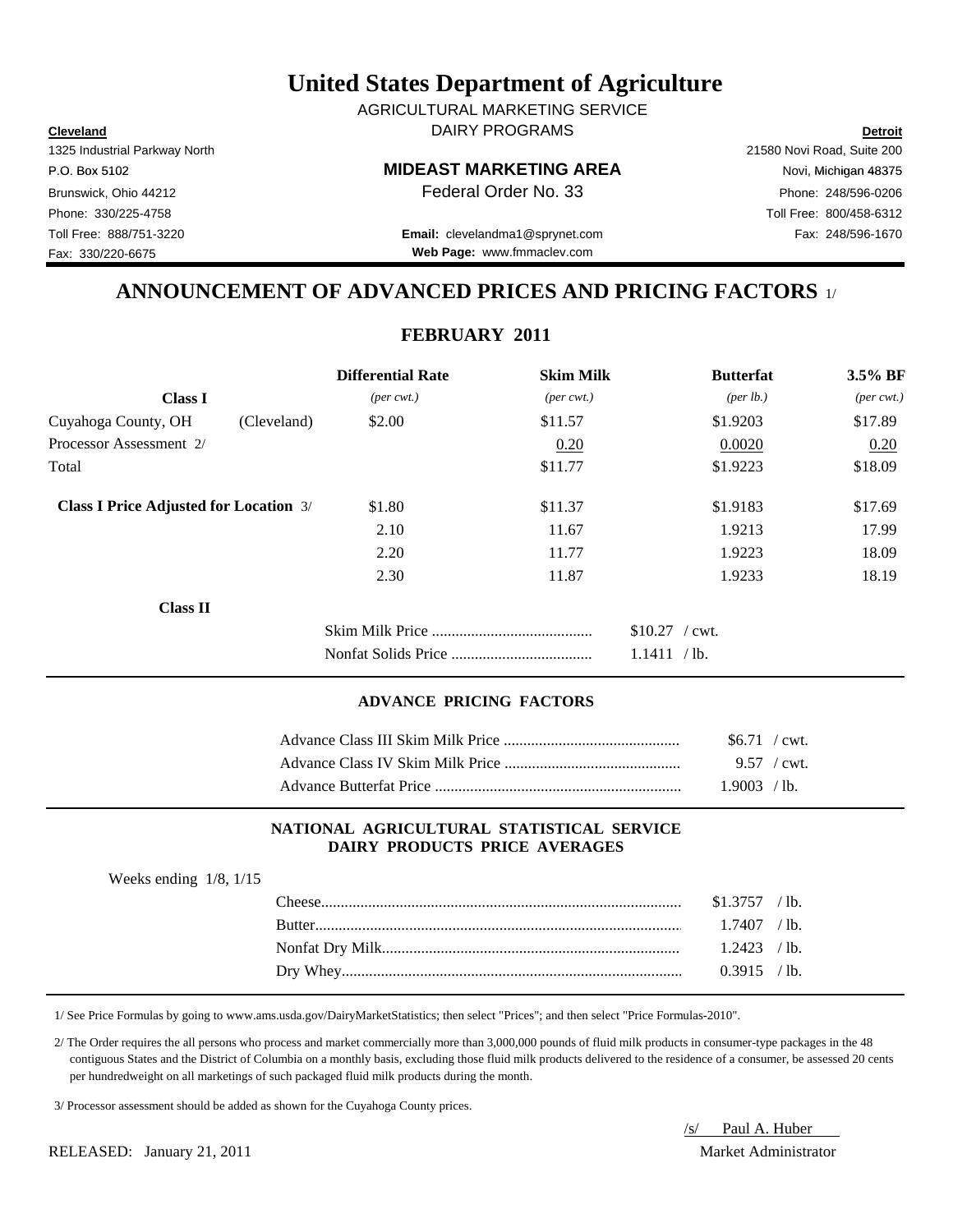**Cleveland Detroit** DAIRY PROGRAMS AGRICULTURAL MARKETING SERVICE

#### P.O. Box 5102 Novi, Michigan 48375

Toll Free: 888/751-3220 Fax: 248/596-1670 **Email:** clevelandma1@sprynet.com **Web Page:** www.fmmaclev.com

## **ANNOUNCEMENT OF ADVANCED PRICES AND PRICING FACTORS** 1/

**MARCH 2011**

|                                               |             | <b>Differential Rate</b>    | <b>Skim Milk</b>            | <b>Butterfat</b>     | $3.5\%$ BF                  |
|-----------------------------------------------|-------------|-----------------------------|-----------------------------|----------------------|-----------------------------|
| <b>Class I</b>                                |             | $(\text{per} \text{ cwt.})$ | $(\text{per} \text{ cwt.})$ | ${\rm (per \, lb.)}$ | $(\text{per} \text{ cwt.})$ |
| Cuyahoga County, OH                           | (Cleveland) | \$2.00                      | \$12.50                     | \$2.3336             | \$20.23                     |
| Processor Assessment 2/                       |             |                             | 0.20                        | 0.0020               | 0.20                        |
| Total                                         |             |                             | \$12.70                     | \$2.3356             | \$20.43                     |
| <b>Class I Price Adjusted for Location 3/</b> |             | \$1.80                      | \$12.30                     | \$2.3316             | \$20.03                     |
|                                               |             | 2.10                        | 12.60                       | 2.3346               | 20.33                       |
|                                               |             | 2.20                        | 12.70                       | 2.3356               | 20.43                       |
|                                               |             | 2.30                        | 12.80                       | 2.3366               | 20.53                       |
| <b>Class II</b>                               |             |                             |                             |                      |                             |
|                                               |             |                             |                             | $$11.20$ / cwt.      |                             |
|                                               |             |                             |                             | 1.2444 / lb.         |                             |

#### **ADVANCE PRICING FACTORS**

| $$8.12$ / cwt. |
|----------------|
| $10.50$ / cwt. |
| 2.3136 / lb.   |

#### **NATIONAL AGRICULTURAL STATISTICAL SERVICE DAIRY PRODUCTS PRICE AVERAGES**

| Weeks ending $2/5$ 2/12 |                |  |
|-------------------------|----------------|--|
|                         | $$1.6386$ /lb. |  |
|                         | $2.0820$ /lb.  |  |
|                         | $1.3467$ /lb.  |  |
|                         | $0.4146$ /lb.  |  |
|                         |                |  |

1/ See Price Formulas by going to www.ams.usda.gov/DairyMarketStatistics; then select "Prices"; and then select "Price Formulas-2010".

 2/ The Order requires the all persons who process and market commercially more than 3,000,000 pounds of fluid milk products in consumer-type packages in the 48 contiguous States and the District of Columbia on a monthly basis, excluding those fluid milk products delivered to the residence of a consumer, be assessed 20 cents per hundredweight on all marketings of such packaged fluid milk products during the month.

3/ Processor assessment should be added as shown for the Cuyahoga County prices.

RELEASED: February 18, 2011 Market Administrator

/s/ Paul A. Huber

1325 Industrial Parkway North 21580 Novi Road, Suite 200 Fax: 330/220-6675

Brunswick, Ohio 44212 **Phone: 248/596-0206 Federal Order No. 33** Phone: 248/596-0206 Phone: 330/225-4758 Toll Free: 800/458-6312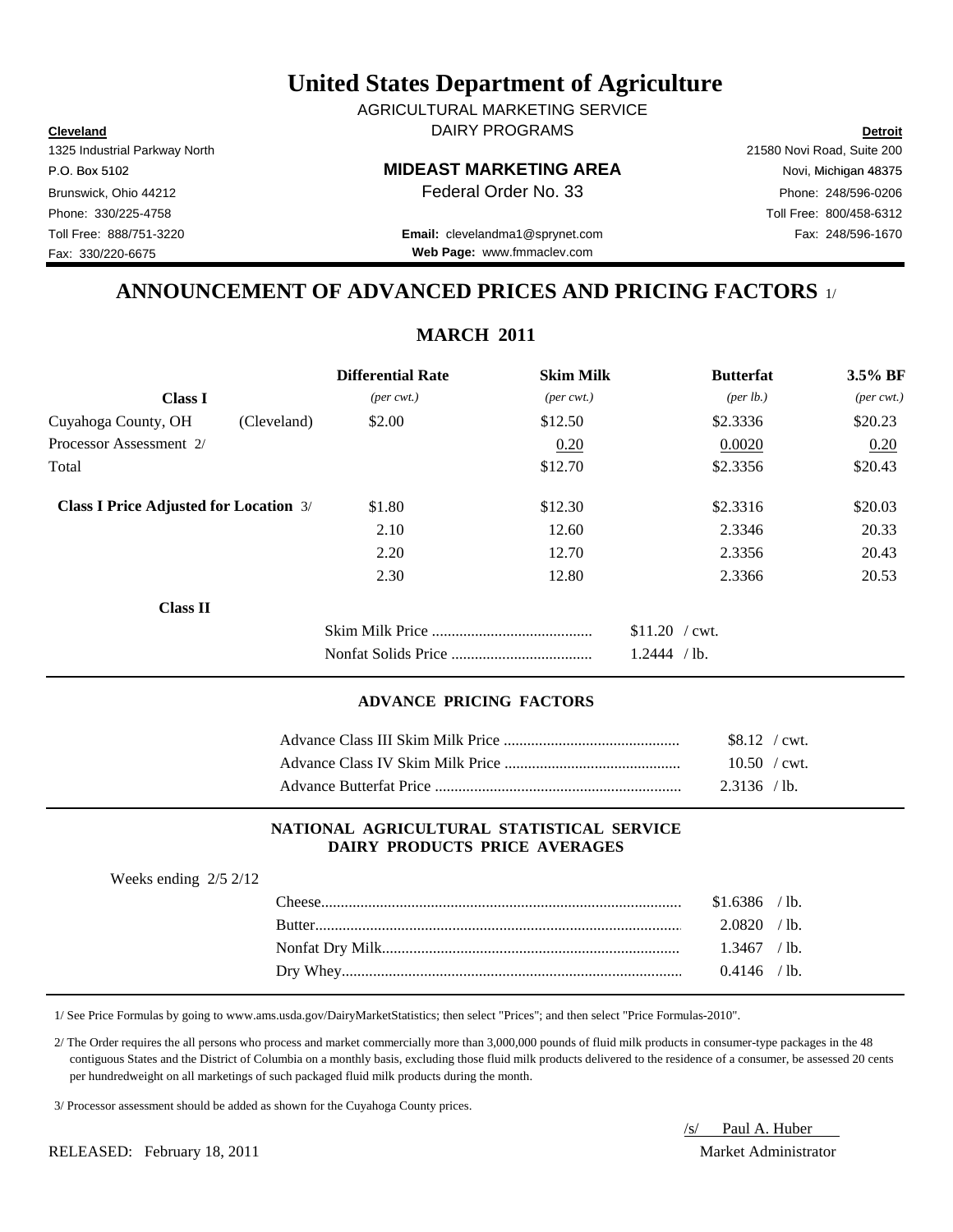**Cleveland Detroit** DAIRY PROGRAMS AGRICULTURAL MARKETING SERVICE

#### P.O. Box 5102 **MIDEAST MARKETING AREA** Wixom, Michigan 48393

1325 Industrial Parkway North 28004 Center Oaks Court, Suite 110 Brunswick, Ohio 44212 **Phone: 248/596-0206 Federal Order No. 33** Phone: 248/596-0206 Phone: 330/225-4758 Toll Free: 800/458-6312

Toll Free: 888/751-3220 Fax: 248/596-1670 **Email:** clevelandma1@sprynet.com **Web Page:** www.fmmaclev.com

## **ANNOUNCEMENT OF ADVANCED PRICES AND PRICING FACTORS** 1/

| <b>Differential Rate</b>    |                             | <b>Butterfat</b>     | 3.5% BF                     |
|-----------------------------|-----------------------------|----------------------|-----------------------------|
| $(\text{per} \text{ cwt.})$ | $(\text{per} \text{ cwt.})$ | ${\rm (per \, lb.)}$ | $(\text{per} \text{ cwt.})$ |
| \$2.00                      | \$13.94                     | \$2.2783             | \$21.43                     |
|                             | 0.20                        | 0.0020               | 0.20                        |
|                             | \$14.14                     | \$2.2803             | \$21.63                     |
| \$1.80                      | \$13.74                     | \$2.2763             | \$21.23                     |
| 2.10                        | 14.04                       | 2.2793               | 21.53                       |
| 2.20                        | 14.14                       | 2.2803               | 21.63                       |
| 2.30                        | 14.24                       | 2.2813               | 21.73                       |
|                             |                             |                      |                             |
|                             |                             | $$12.33$ / cwt.      |                             |
|                             |                             | 1.3700 / lb.         |                             |
|                             |                             |                      | <b>Skim Milk</b>            |

#### **ADVANCE PRICING FACTORS**

| $$11.94$ / cwt. |
|-----------------|
| $11.63$ / cwt.  |
| $2.2583$ / lb.  |

#### **NATIONAL AGRICULTURAL STATISTICAL SERVICE DAIRY PRODUCTS PRICE AVERAGES**

| Weeks ending $3/5$ 3/12 |                |  |
|-------------------------|----------------|--|
|                         | $$1.9735$ /lb. |  |
|                         | $2.0363$ /lb.  |  |
|                         | $1.4733$ / lb. |  |
|                         | $0.4618$ /lb.  |  |
|                         |                |  |

1/ See Price Formulas by going to www.ams.usda.gov/DairyMarketStatistics; then select "Prices"; and then select "Price Formulas-2010".

 2/ The Order requires the all persons who process and market commercially more than 3,000,000 pounds of fluid milk products in consumer-type packages in the 48 contiguous States and the District of Columbia on a monthly basis, excluding those fluid milk products delivered to the residence of a consumer, be assessed 20 cents per hundredweight on all marketings of such packaged fluid milk products during the month.

3/ Processor assessment should be added as shown for the Cuyahoga County prices.

/s/ Paul A. Huber

Fax: 330/220-6675

**APRIL 2011**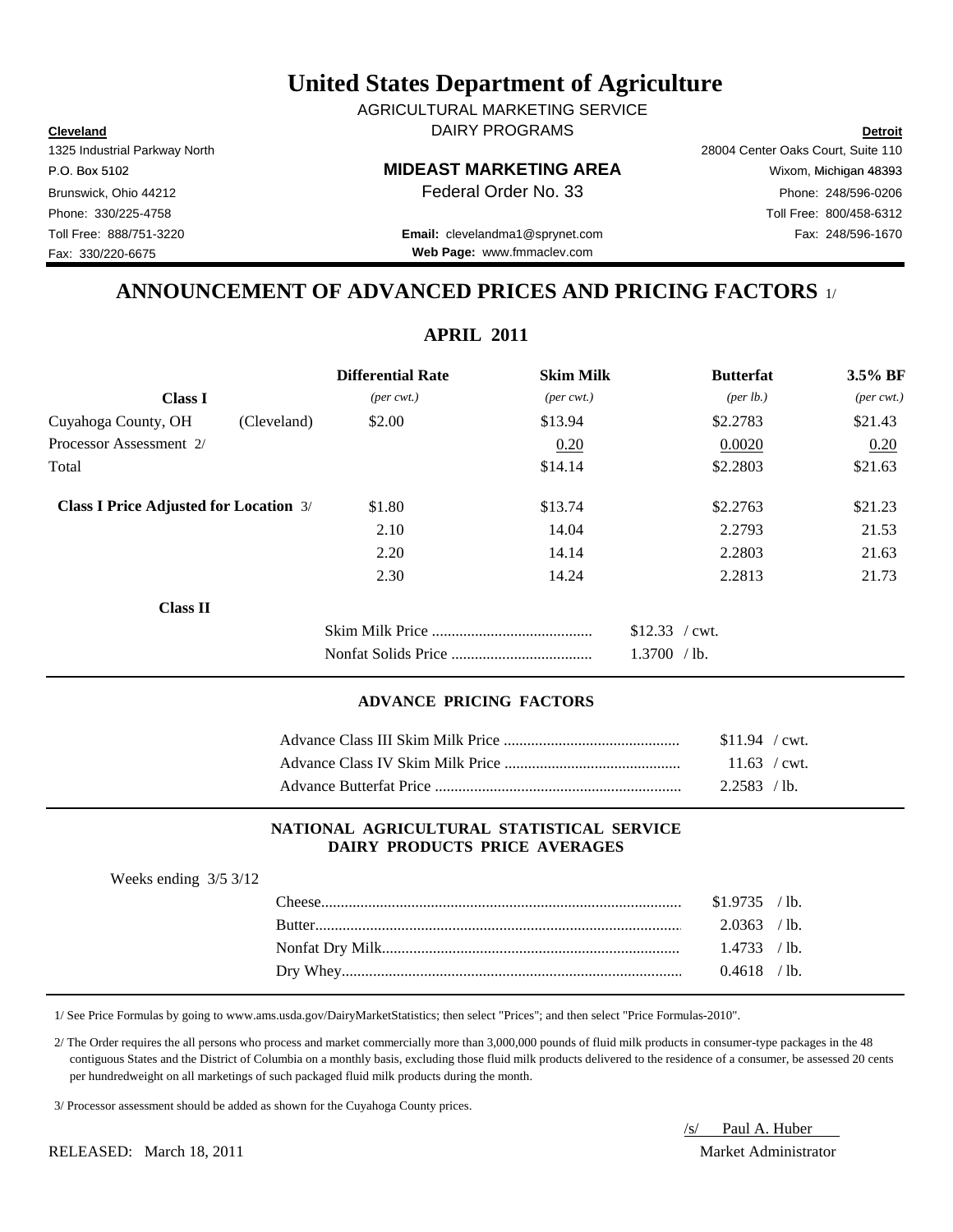RELEASED: April 21, 2011 Market Administrator

Fax: 330/220-6675

## **United States Department of Agriculture**

**Cleveland Detroit** DAIRY PROGRAMS AGRICULTURAL MARKETING SERVICE

P.O. Box 5102 **MIDEAST MARKETING AREA** Wixom, Michigan 48393

Toll Free: 888/751-3220 Fax: 248/596-1670 **Email:** clevelandma1@sprynet.com **Web Page:** www.fmmaclev.com

## **ANNOUNCEMENT OF ADVANCED PRICES AND PRICING FACTORS** 1/

|                                               |             | <b>Differential Rate</b>    | <b>Skim Milk</b>            | <b>Butterfat</b>     | 3.5% BF                     |
|-----------------------------------------------|-------------|-----------------------------|-----------------------------|----------------------|-----------------------------|
| <b>Class I</b>                                |             | $(\text{per} \text{ cwt.})$ | $(\text{per} \text{ cwt.})$ | ${\rm (per \, lb.)}$ | $(\text{per} \text{ cwt.})$ |
| Cuyahoga County, OH                           | (Cleveland) | \$2.00                      | \$14.49                     | \$2.2184             | \$21.75                     |
| Processor Assessment 2/                       |             |                             | 0.20                        | 0.0020               | 0.20                        |
| Total                                         |             |                             | \$14.69                     | \$2.2204             | \$21.95                     |
| <b>Class I Price Adjusted for Location 3/</b> |             | \$1.80                      | \$14.29                     | \$2.2164             | \$21.55                     |
|                                               |             | 2.10                        | 14.59                       | 2.2194               | 21.85                       |
|                                               |             | 2.20                        | 14.69                       | 2.2204               | 21.95                       |
|                                               |             | 2.30                        | 14.79                       | 2.2214               | 22.05                       |
| <b>Class II</b>                               |             |                             |                             |                      |                             |
|                                               |             |                             |                             | $$13.19$ / cwt.      |                             |
|                                               |             |                             |                             | $1.4656$ /lb.        |                             |
|                                               |             |                             |                             |                      |                             |

#### **ADVANCE PRICING FACTORS**

| $$9.26$ / cwt. |
|----------------|
| $12.49$ / cwt. |
| 2.1984 / lb.   |

#### **NATIONAL AGRICULTURAL STATISTICAL SERVICE DAIRY PRODUCTS PRICE AVERAGES**

| Weeks ending $4/9$ , $4/16$ |               |                |  |
|-----------------------------|---------------|----------------|--|
|                             |               | $$1.6768$ /lb. |  |
|                             | <b>Butter</b> | 1.9869 /lb.    |  |
|                             |               | $1.5698$ /lb.  |  |
|                             |               | $0.4775$ /lb.  |  |
|                             |               |                |  |

1/ See Price Formulas by going to www.ams.usda.gov/DairyMarketStatistics; then select "Prices"; and then select "Price Formulas-2011".

 2/ The Order requires the all persons who process and market commercially more than 3,000,000 pounds of fluid milk products in consumer-type packages in the 48 contiguous States and the District of Columbia on a monthly basis, excluding those fluid milk products delivered to the residence of a consumer, be assessed 20 cents per hundredweight on all marketings of such packaged fluid milk products during the month.

3/ Processor assessment should be added as shown for the Cuyahoga County prices.



## **MAY 2011**

1325 Industrial Parkway North 28004 Center Oaks Court, Suite 110 Brunswick, Ohio 44212 **Phone: 248/596-0206 Federal Order No. 33** Phone: 248/596-0206 Phone: 330/225-4758 Toll Free: 800/458-6312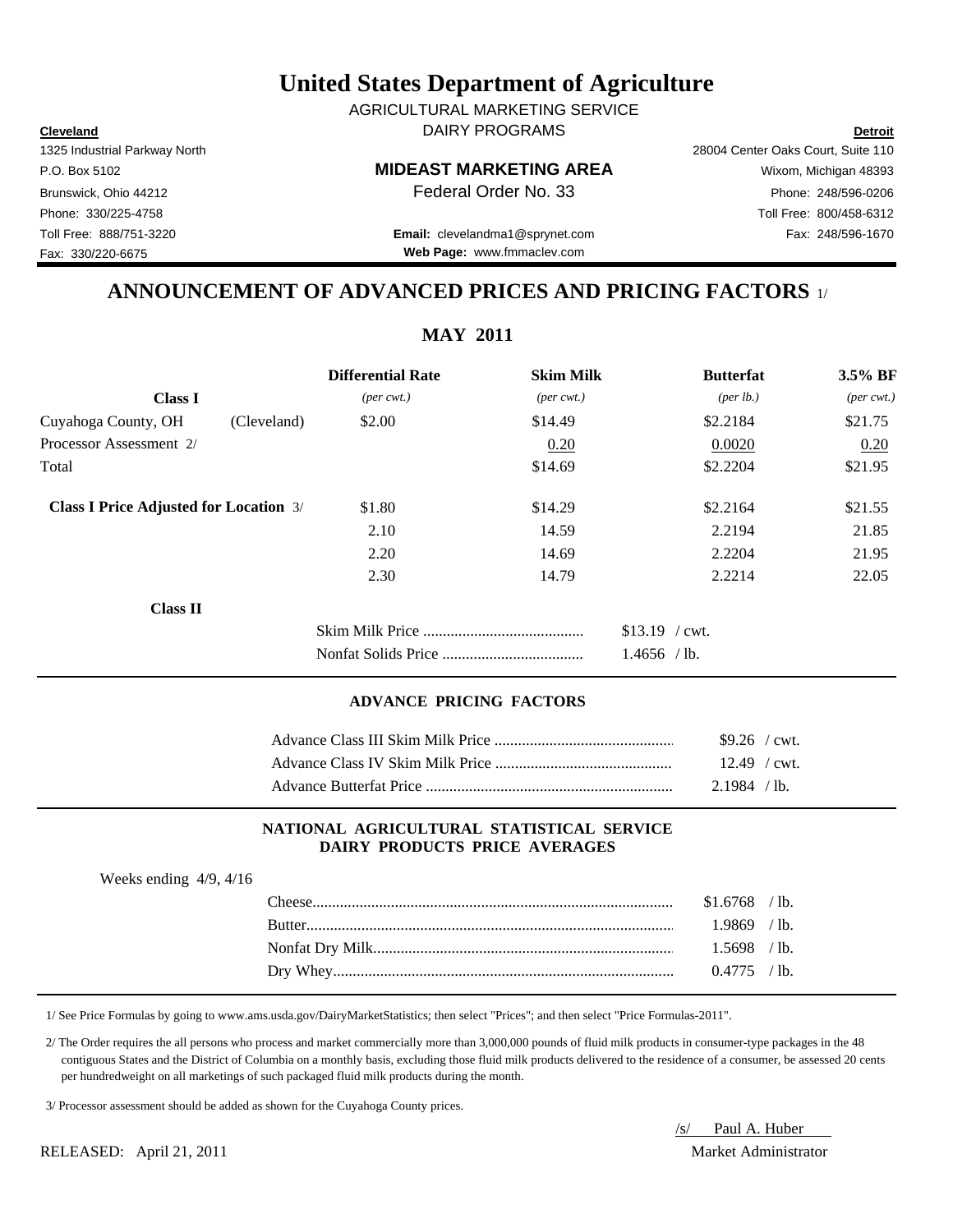**Cleveland Detroit** DAIRY PROGRAMS AGRICULTURAL MARKETING SERVICE

Fax: 330/220-6675

P.O. Box 5102 **MIDEAST MARKETING AREA** Wixom, Michigan 48393

Toll Free: 888/751-3220 Fax: 248/596-1670 **Email:** clevelandma1@sprynet.com **Web Page:** www.fmmaclev.com

1325 Industrial Parkway North 28004 Center Oaks Court, Suite 110 Brunswick, Ohio 44212 **Phone: 248/596-0206 Federal Order No. 33** Phone: 248/596-0206 Phone: 330/225-4758 Toll Free: 800/458-6312

## **ANNOUNCEMENT OF ADVANCED PRICES AND PRICING FACTORS** 1/

**JUNE 2011**

|                                               |             | <b>Differential Rate</b>    | <b>Skim Milk</b>            | <b>Butterfat</b>     | 3.5% BF                     |
|-----------------------------------------------|-------------|-----------------------------|-----------------------------|----------------------|-----------------------------|
| <b>Class I</b>                                |             | $(\text{per} \text{ cwt.})$ | $(\text{per} \text{ cwt.})$ | ${\rm (per \, lb.)}$ | $(\text{per} \text{ cwt.})$ |
| Cuyahoga County, OH                           | (Cleveland) | \$2.00                      | \$14.82                     | \$2.2900             | \$22.32                     |
| Processor Assessment 2/                       |             |                             | 0.20                        | 0.0020               | 0.20                        |
| Total                                         |             |                             | \$15.02                     | \$2.2920             | \$22.52                     |
| <b>Class I Price Adjusted for Location 3/</b> |             | \$1.80                      | \$14.62                     | \$2.2880             | \$22.12                     |
|                                               |             | 2.10                        | 14.92                       | 2.2910               | 22.42                       |
|                                               |             | 2.20                        | 15.02                       | 2.2920               | 22.52                       |
|                                               |             | 2.30                        | 15.12                       | 2.2930               | 22.62                       |
| <b>Class II</b>                               |             |                             |                             |                      |                             |
|                                               |             |                             |                             | $$13.52$ / cwt.      |                             |
|                                               |             |                             |                             | 1.5022 / lb.         |                             |
|                                               |             |                             |                             |                      |                             |

#### **ADVANCE PRICING FACTORS**

| \$8.76 / cwt.        |  |
|----------------------|--|
| $12.82 / \text{cwt}$ |  |
| 2.2700 / lb.         |  |

#### **NATIONAL AGRICULTURAL STATISTICAL SERVICE DAIRY PRODUCTS PRICE AVERAGES**

| Weeks ending $5/7$ , $5/14$ | $$1.6413$ /lb. |  |
|-----------------------------|----------------|--|
|                             | $2.0460$ /lb.  |  |
|                             | $1.6065$ /lb.  |  |
|                             | $0.4915$ /lb.  |  |

1/ See Price Formulas by going to www.ams.usda.gov/DairyMarketStatistics; then select "Prices"; and then select "Price Formulas-2011".

 2/ The Order requires the all persons who process and market commercially more than 3,000,000 pounds of fluid milk products in consumer-type packages in the 48 contiguous States and the District of Columbia on a monthly basis, excluding those fluid milk products delivered to the residence of a consumer, be assessed 20 cents per hundredweight on all marketings of such packaged fluid milk products during the month.

3/ Processor assessment should be added as shown for the Cuyahoga County prices.

/s/ Paul A. Huber

RELEASED: May 20, 2011 Market Administrator

# **United States Department of Agriculture**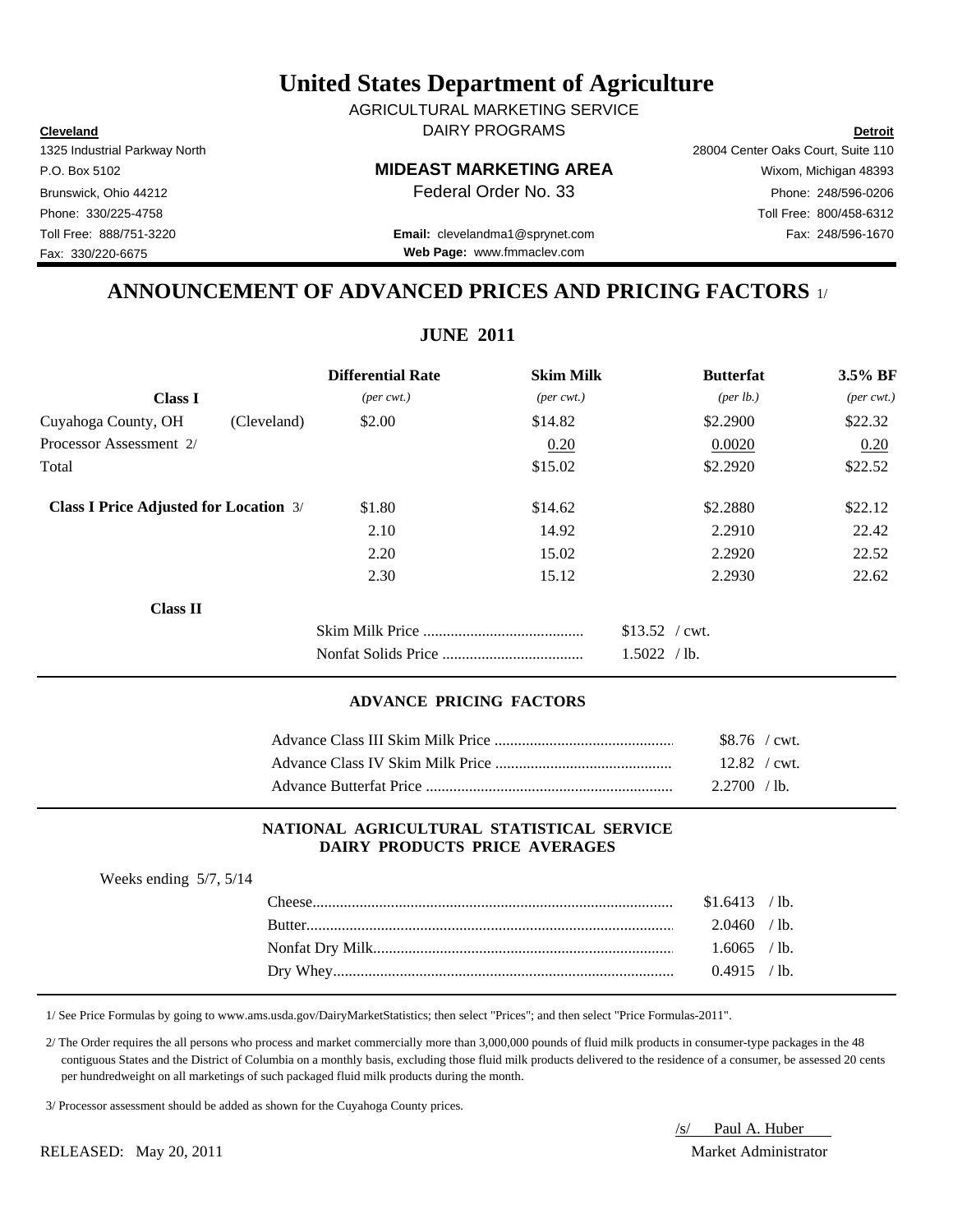**Cleveland Detroit** DAIRY PROGRAMS AGRICULTURAL MARKETING SERVICE

Fax: 330/220-6675

# P.O. Box 5102 **MIDEAST MARKETING AREA** Wixom, Michigan 48393

Toll Free: 888/751-3220 Fax: 248/596-1670 **Email:** clevelandma1@sprynet.com **Web Page:** www.fmmaclev.com

1325 Industrial Parkway North 28004 Center Oaks Court, Suite 110 Brunswick, Ohio 44212 **Phone: 248/596-0206 Federal Order No. 33** Phone: 248/596-0206 Phone: 330/225-4758 Toll Free: 800/458-6312

## **ANNOUNCEMENT OF ADVANCED PRICES AND PRICING FACTORS** 1/

**JULY 2011**

|                                               |             | <b>Differential Rate</b>    | <b>Skim Milk</b>            | <b>Butterfat</b>     | $3.5\%$ BF                  |
|-----------------------------------------------|-------------|-----------------------------|-----------------------------|----------------------|-----------------------------|
| <b>Class I</b>                                |             | $(\text{per} \text{ cwt.})$ | $(\text{per} \text{ cwt.})$ | ${\rm (per \, lb.)}$ | $(\text{per} \text{ cwt.})$ |
| Cuyahoga County, OH                           | (Cleveland) | \$2.00                      | \$15.17                     | \$2.3970             | \$23.03                     |
| Processor Assessment 2/                       |             |                             | 0.20                        | 0.0020               | 0.20                        |
| Total                                         |             |                             | \$15.37                     | \$2.3990             | \$23.23                     |
| <b>Class I Price Adjusted for Location 3/</b> |             | \$1.80                      | \$14.97                     | \$2.3950             | \$22.83                     |
|                                               |             | 2.10                        | 15.27                       | 2.3980               | 23.13                       |
|                                               |             | 2.20                        | 15.37                       | 2.3990               | 23.23                       |
|                                               |             | 2.30                        | 15.47                       | 2.4000               | 23.33                       |
| <b>Class II</b>                               |             |                             |                             |                      |                             |
|                                               |             |                             |                             | $$13.87$ / cwt.      |                             |
|                                               |             |                             |                             | 1.5411 / lb.         |                             |

#### **ADVANCE PRICING FACTORS**

| $$10.10 / \text{cwt}$ . |  |
|-------------------------|--|
| $13.17$ / cwt.          |  |
| $2.3770$ /lb.           |  |

#### **NATIONAL AGRICULTURAL STATISTICAL SERVICE DAIRY PRODUCTS PRICE AVERAGES**

| Weeks ending $6/4$ , $6/11$ |                |  |
|-----------------------------|----------------|--|
|                             | $$1.7934$ /lb. |  |
|                             | $2.1343$ /lb.  |  |
|                             | $1.6462$ /lb.  |  |
|                             | 0.5201 / h     |  |
|                             |                |  |

1/ See Price Formulas by going to www.ams.usda.gov/DairyMarketStatistics; then select "Prices"; and then select "Price Formulas-2011".

 2/ The Order requires the all persons who process and market commercially more than 3,000,000 pounds of fluid milk products in consumer-type packages in the 48 contiguous States and the District of Columbia on a monthly basis, excluding those fluid milk products delivered to the residence of a consumer, be assessed 20 cents per hundredweight on all marketings of such packaged fluid milk products during the month.

3/ Processor assessment should be added as shown for the Cuyahoga County prices.

/s/ Paul A. Huber

RELEASED: June 17, 2011 2011 2012 12:30 Market Administrator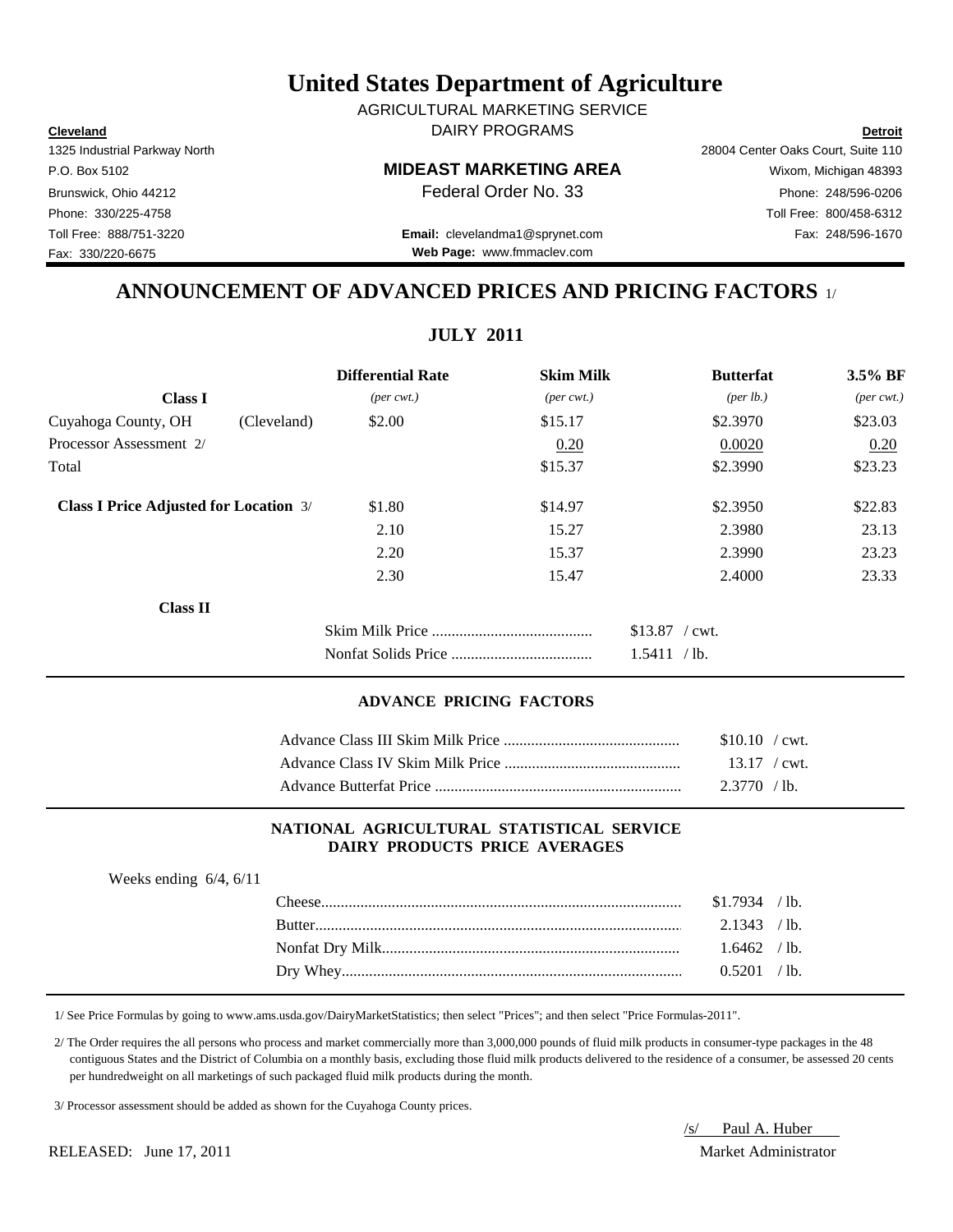**Cleveland Detroit** DAIRY PROGRAMS AGRICULTURAL MARKETING SERVICE

Fax: 330/220-6675

P.O. Box 5102 **MIDEAST MARKETING AREA** Wixom, Michigan 48393

Toll Free: 888/751-3220 Fax: 248/596-1670 **Email:** clevelandma1@sprynet.com **Web Page:** www.fmmaclev.com

1325 Industrial Parkway North 28004 Center Oaks Court, Suite 110 Brunswick, Ohio 44212 **Phone: 248/596-0206 Federal Order No. 33** Phone: 248/596-0206 Phone: 330/225-4758 Toll Free: 800/458-6312

## **ANNOUNCEMENT OF ADVANCED PRICES AND PRICING FACTORS** 1/

|                                               |             | <b>Differential Rate</b>    | <b>Skim Milk</b>            | <b>Butterfat</b>                | 3.5% BF                     |
|-----------------------------------------------|-------------|-----------------------------|-----------------------------|---------------------------------|-----------------------------|
| <b>Class I</b>                                |             | $(\text{per} \text{ cwt.})$ | $(\text{per} \text{ cwt.})$ | ${\rm (per \, lb.)}$            | $(\text{per} \text{ cwt.})$ |
| Cuyahoga County, OH                           | (Cleveland) | \$2.00                      | \$16.05                     | \$2.2696                        | \$23.43                     |
| Processor Assessment 2/                       |             |                             | 0.20                        | 0.0020                          | 0.20                        |
| Total                                         |             |                             | \$16.25                     | \$2.2716                        | \$23.63                     |
| <b>Class I Price Adjusted for Location 3/</b> |             | \$1.80                      | \$15.85                     | \$2.2676                        | \$23.23                     |
|                                               |             | 2.10                        | 16.15                       | 2.2706                          | 23.53                       |
|                                               |             | 2.20                        | 16.25                       | 2.2716                          | 23.63                       |
|                                               |             | 2.30                        | 16.35                       | 2.2726                          | 23.73                       |
| <b>Class II</b>                               |             |                             |                             |                                 |                             |
|                                               |             |                             |                             | $$13.97$ / cwt.<br>1.5522 / lb. |                             |
|                                               |             |                             |                             |                                 |                             |

#### **ADVANCE PRICING FACTORS**

| $$14.05$ / cwt. |  |
|-----------------|--|
| $13.27$ / cwt.  |  |
| $2.2496$ /lb.   |  |

#### **NATIONAL AGRICULTURAL STATISTICAL SERVICE DAIRY PRODUCTS PRICE AVERAGES**

| Weeks ending $7/9$ 7/16 |                |  |
|-------------------------|----------------|--|
|                         | $$2.1308$ /lb. |  |
|                         | $2.0291$ /lb.  |  |
|                         | 1.6571 / h     |  |
|                         | 0.5470 / h     |  |
|                         |                |  |

1/ See Price Formulas by going to www.ams.usda.gov/DairyMarketStatistics; then select "Prices"; and then select "Price Formulas-2011".

 2/ The Order requires the all persons who process and market commercially more than 3,000,000 pounds of fluid milk products in consumer-type packages in the 48 contiguous States and the District of Columbia on a monthly basis, excluding those fluid milk products delivered to the residence of a consumer, be assessed 20 cents per hundredweight on all marketings of such packaged fluid milk products during the month.

3/ Processor assessment should be added as shown for the Cuyahoga County prices.

RELEASED: July 22, 2011 Market Administrator

/s/ Paul A. Huber

**AUGUST 2011**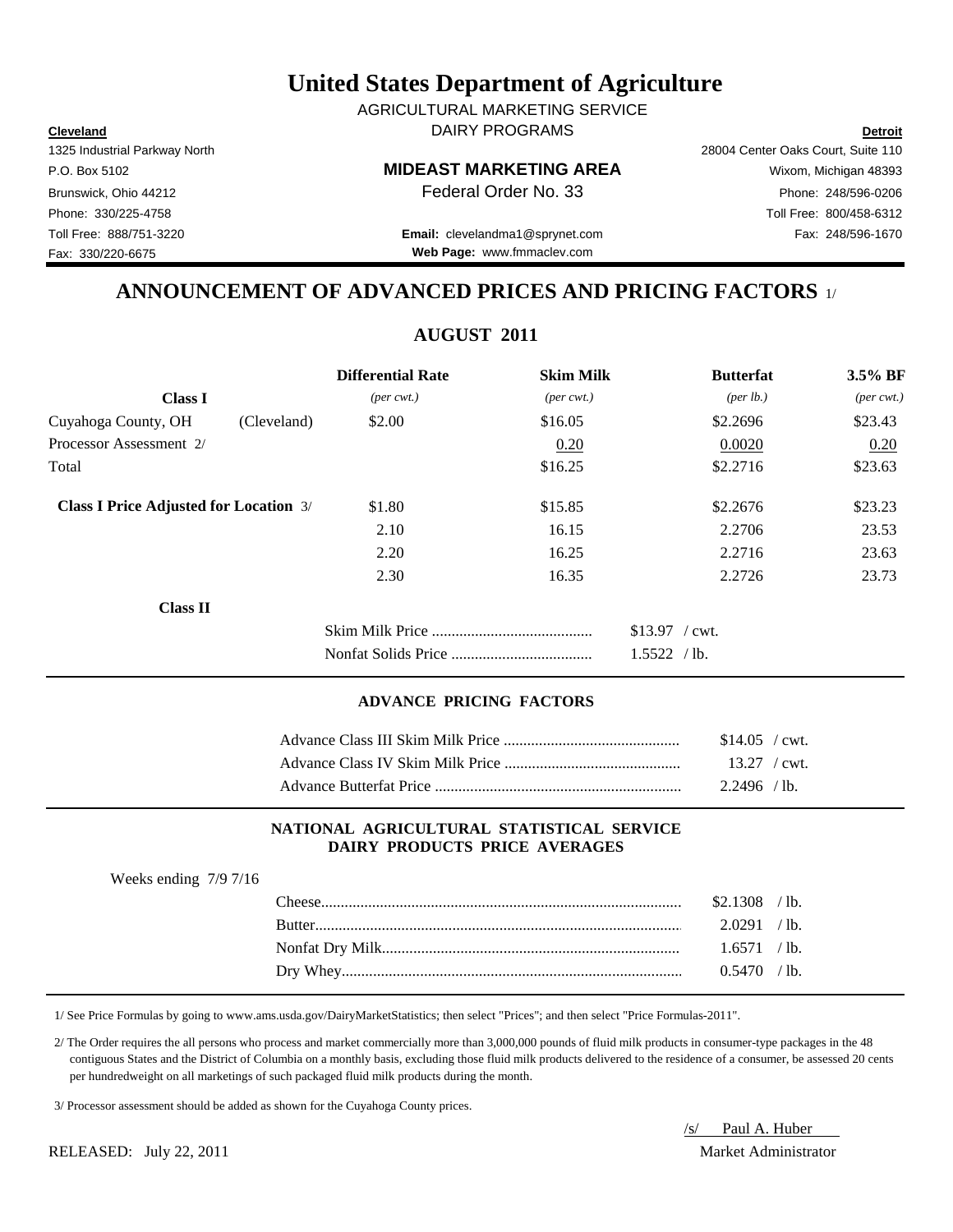**Cleveland Detroit** DAIRY PROGRAMS AGRICULTURAL MARKETING SERVICE

Fax: 330/220-6675

P.O. Box 5102 **MIDEAST MARKETING AREA** Wixom, Michigan 48393

Toll Free: 888/751-3220 Fax: 248/596-1670 **Email:** clevelandma1@sprynet.com **Web Page:** www.fmmaclev.com

1325 Industrial Parkway North 28004 Center Oaks Court, Suite 110 Brunswick, Ohio 44212 **Phone: 248/596-0206 Federal Order No. 33** Phone: 248/596-0206 Phone: 330/225-4758 Toll Free: 800/458-6312

## **ANNOUNCEMENT OF ADVANCED PRICES AND PRICING FACTORS** 1/

### **SEPTEMBER 2011**

|                                               | <b>Differential Rate</b>    | <b>Skim Milk</b>            | <b>Butterfat</b>                 | 3.5% BF                     |
|-----------------------------------------------|-----------------------------|-----------------------------|----------------------------------|-----------------------------|
| <b>Class I</b>                                | $(\text{per} \text{ cwt.})$ | $(\text{per} \text{ cwt.})$ | ${\rm (per \, lb.)}$             | $(\text{per} \text{ cwt.})$ |
| Cuyahoga County, OH                           | \$2.00<br>(Cleveland)       | \$16.16                     | \$2.3375                         | \$23.78                     |
| Processor Assessment 2/                       |                             | 0.20                        | 0.0020                           | 0.20                        |
| Total                                         |                             | \$16.36                     | \$2.3395                         | \$23.98                     |
| <b>Class I Price Adjusted for Location 3/</b> | \$1.80                      | \$15.96                     | \$2.3355                         | \$23.58                     |
|                                               | 2.10                        | 16.26                       | 2.3385                           | 23.88                       |
|                                               | 2.20                        | 16.36                       | 2.3395                           | 23.98                       |
|                                               | 2.30                        | 16.46                       | 2.3405                           | 24.08                       |
| <b>Class II</b>                               |                             |                             |                                  |                             |
|                                               |                             |                             | $$13.29$ / cwt.<br>$1.4767$ /lb. |                             |

#### **ADVANCE PRICING FACTORS**

| $$14.16$ / cwt. |  |
|-----------------|--|
| $12.59$ / cwt.  |  |
| $2.3175$ / lb.  |  |

#### **NATIONAL AGRICULTURAL STATISTICAL SERVICE DAIRY PRODUCTS PRICE AVERAGES**

| Weeks ending $8/6$ , $8/13$ |                |  |
|-----------------------------|----------------|--|
|                             | $$2.1529$ /lb. |  |
|                             | $2.0852$ /lb.  |  |
|                             | $1.5804$ /lb.  |  |
|                             | $0.5639$ /lb.  |  |
|                             |                |  |

1/ See Price Formulas by going to www.ams.usda.gov/DairyMarketStatistics; then select "Prices"; and then select "Price Formulas-2011".

 2/ The Order requires the all persons who process and market commercially more than 3,000,000 pounds of fluid milk products in consumer-type packages in the 48 contiguous States and the District of Columbia on a monthly basis, excluding those fluid milk products delivered to the residence of a consumer, be assessed 20 cents per hundredweight on all marketings of such packaged fluid milk products during the month.

3/ Processor assessment should be added as shown for the Cuyahoga County prices.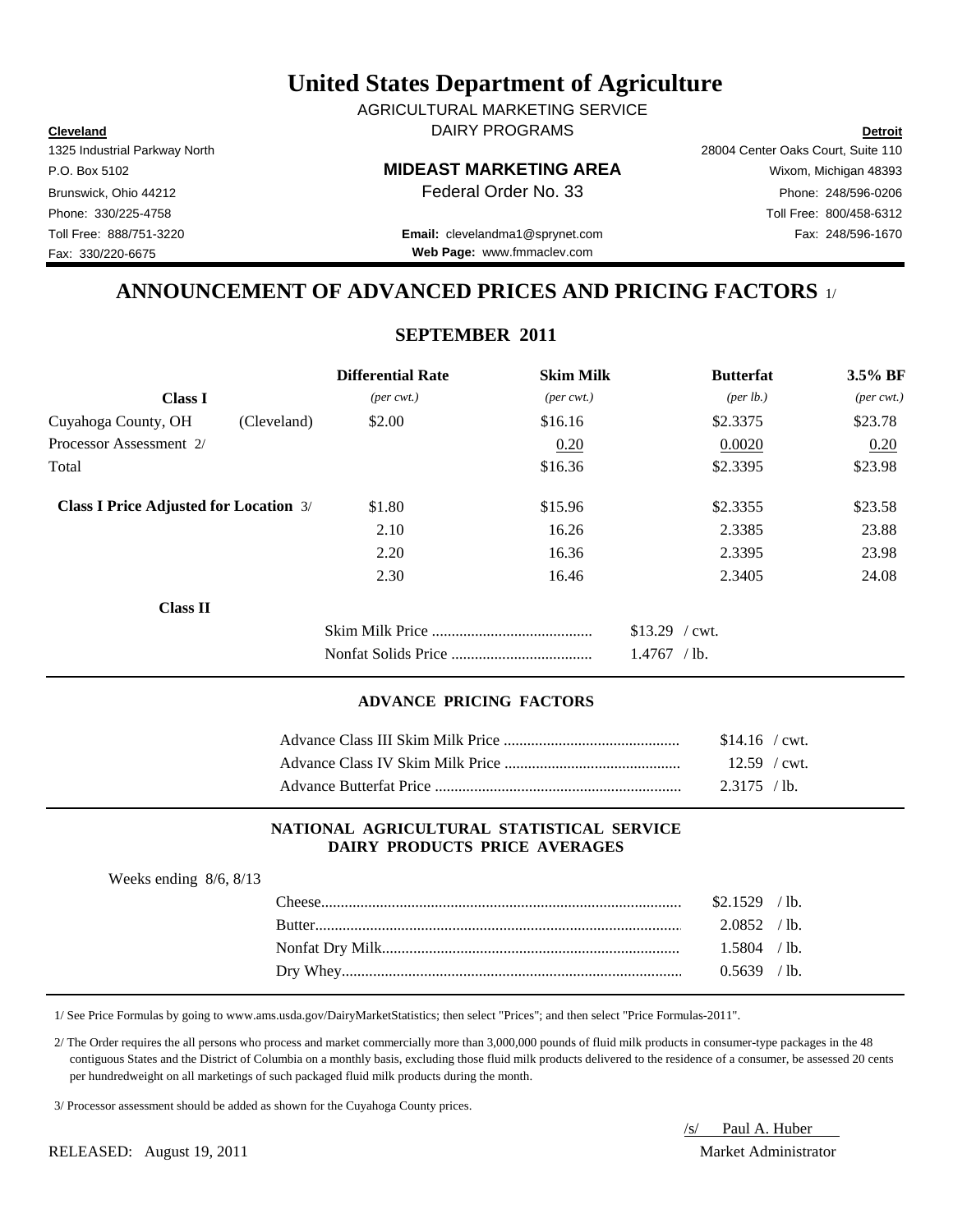**Cleveland Detroit** DAIRY PROGRAMS AGRICULTURAL MARKETING SERVICE

Fax: 330/220-6675

P.O. Box 5102 **MIDEAST MARKETING AREA** Wixom, Michigan 48393

Toll Free: 888/751-3220 Fax: 248/596-1670 **Email:** clevelandma1@sprynet.com **Web Page:** www.fmmaclev.com

1325 Industrial Parkway North 28004 Center Oaks Court, Suite 110 Brunswick, Ohio 44212 **Phone: 248/596-0206 Federal Order No. 33** Phone: 248/596-0206 Phone: 330/225-4758 Toll Free: 800/458-6312

## **ANNOUNCEMENT OF ADVANCED PRICES AND PRICING FACTORS** 1/

## **OCTOBER 2011**

|                                               | <b>Differential Rate</b>    | <b>Skim Milk</b>            | <b>Butterfat</b>     | 3.5% BF                     |
|-----------------------------------------------|-----------------------------|-----------------------------|----------------------|-----------------------------|
| <b>Class I</b>                                | $(\text{per} \text{ cwt.})$ | $(\text{per} \text{ cwt.})$ | ${\rm (per \, lb.)}$ | $(\text{per} \text{ cwt.})$ |
| Cuyahoga County, OH                           | \$2.00<br>(Cleveland)       | \$14.28                     | \$2.2214             | \$21.56                     |
| Processor Assessment 2/                       |                             | 0.20                        | 0.0020               | 0.20                        |
| Total                                         |                             | \$14.48                     | \$2.2234             | \$21.76                     |
| <b>Class I Price Adjusted for Location 3/</b> | \$1.80                      | \$14.08                     | \$2.2194             | \$21.36                     |
|                                               | 2.10                        | 14.38                       | 2.2224               | 21.66                       |
|                                               | 2.20                        | 14.48                       | 2.2234               | 21.76                       |
|                                               | 2.30                        | 14.58                       | 2.2244               | 21.86                       |
| <b>Class II</b>                               |                             |                             |                      |                             |
|                                               |                             |                             | $$12.98$ / cwt.      |                             |
|                                               |                             |                             | 1.4422 / lb.         |                             |

#### **ADVANCE PRICING FACTORS**

| $$11.52$ / cwt. |  |
|-----------------|--|
| $12.28$ / cwt.  |  |
| $2.2014$ /lb.   |  |

#### **NATIONAL AGRICULTURAL STATISTICAL SERVICE DAIRY PRODUCTS PRICE AVERAGES**

| Weeks ending $9/10$ , $9/17$ |                  |                |  |
|------------------------------|------------------|----------------|--|
|                              | $\text{Cheese}.$ | $$1.8347$ /lb. |  |
|                              |                  | 1.9893 / lb.   |  |
|                              |                  | 1.5461 / lb.   |  |
|                              |                  | 0.5900 / h     |  |
|                              |                  |                |  |

1/ See Price Formulas by going to www.ams.usda.gov/DairyMarketStatistics; then select "Prices"; and then select "Price Formulas-2011".

 2/ The Order requires the all persons who process and market commercially more than 3,000,000 pounds of fluid milk products in consumer-type packages in the 48 contiguous States and the District of Columbia on a monthly basis, excluding those fluid milk products delivered to the residence of a consumer, be assessed 20 cents per hundredweight on all marketings of such packaged fluid milk products during the month.

3/ Processor assessment should be added as shown for the Cuyahoga County prices.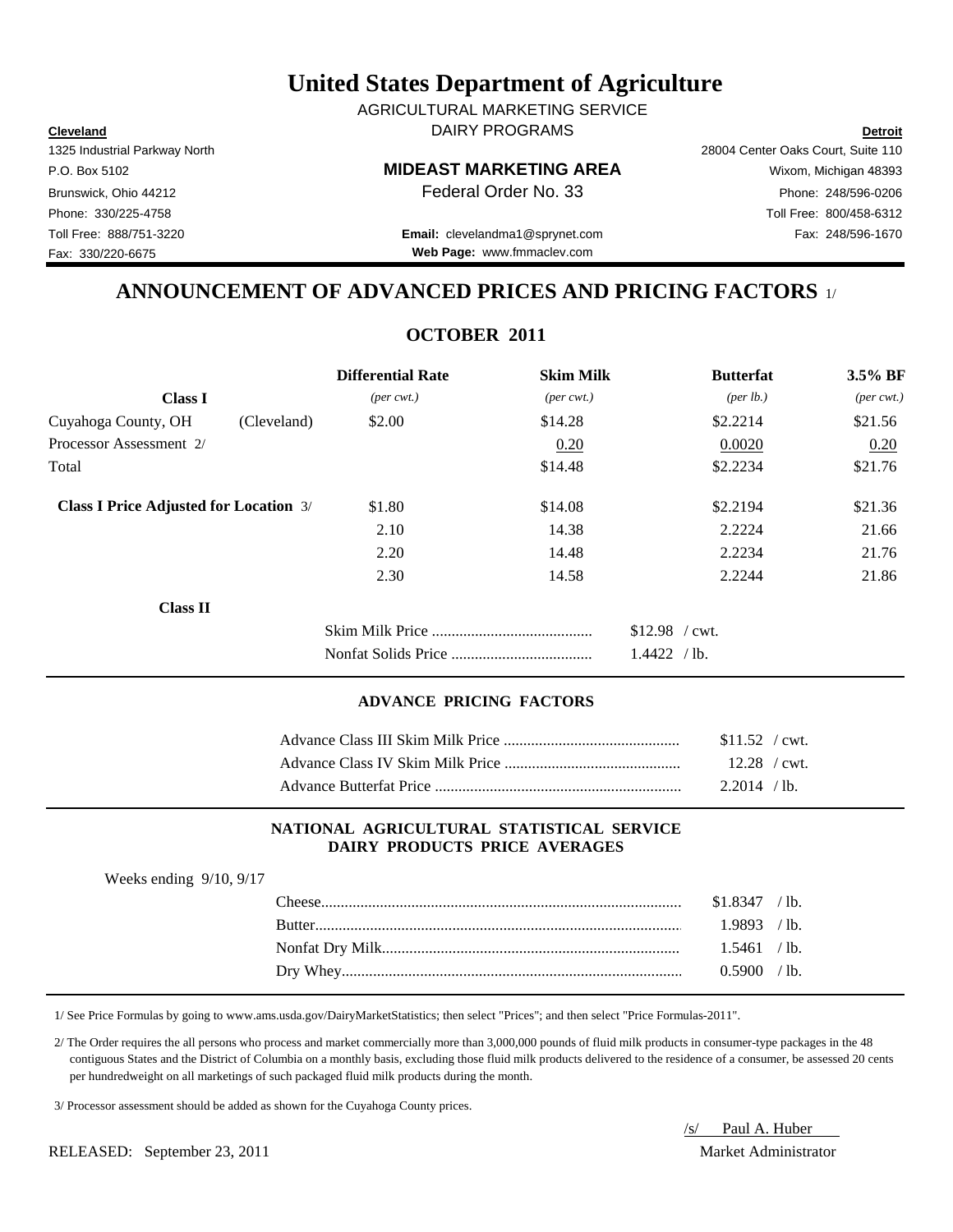**Cleveland Detroit** DAIRY PROGRAMS AGRICULTURAL MARKETING SERVICE

Fax: 330/220-6675

P.O. Box 5102 **MIDEAST MARKETING AREA** Wixom, Michigan 48393

Toll Free: 888/751-3220 Fax: 248/596-1670 **Email:** clevelandma1@sprynet.com **Web Page:** www.fmmaclev.com

1325 Industrial Parkway North 28004 Center Oaks Court, Suite 110 Brunswick, Ohio 44212 **Phone: 248/596-0206 Federal Order No. 33** Phone: 248/596-0206 Phone: 330/225-4758 Toll Free: 800/458-6312

## **ANNOUNCEMENT OF ADVANCED PRICES AND PRICING FACTORS** 1/

## **NOVEMBER 2011**

| <b>Differential Rate</b>    |                             | <b>Butterfat</b>                     | $3.5\%$ BF                  |
|-----------------------------|-----------------------------|--------------------------------------|-----------------------------|
| $(\text{per} \text{ cwt.})$ | $(\text{per} \text{ cwt.})$ | ${\rm (per \, lb.)}$                 | $(\text{per} \text{ cwt.})$ |
| \$2.00                      | \$14.16                     | \$1.9379                             | \$20.45                     |
|                             | 0.20                        | 0.0020                               | 0.20                        |
|                             | \$14.36                     | \$1.9399                             | \$20.65                     |
| \$1.80                      | \$13.96                     | \$1.9359                             | \$20.25                     |
| 2.10                        | 14.26                       | 1.9389                               | 20.55                       |
| 2.20                        | 14.36                       | 1.9399                               | 20.65                       |
| 2.30                        | 14.46                       | 1.9409                               | 20.75                       |
|                             |                             |                                      |                             |
|                             |                             | $$12.86$ / cwt.<br>1.4289<br>$/1b$ . |                             |
|                             |                             |                                      | <b>Skim Milk</b>            |

#### **ADVANCE PRICING FACTORS**

| $$11.67$ / cwt. |  |
|-----------------|--|
| $12.16$ / cwt.  |  |
| $1.9179$ /lb.   |  |

#### **NATIONAL AGRICULTURAL STATISTICAL SERVICE DAIRY PRODUCTS PRICE AVERAGES**

| Weeks ending $10/8$ , $10/15$ |                  |                 |  |
|-------------------------------|------------------|-----------------|--|
|                               | $\text{Cheese}.$ | $$1.7437$ / lb. |  |
|                               |                  |                 |  |
|                               |                  | $1.5328$ /lb.   |  |
|                               |                  | 0.6121 / lb.    |  |
|                               |                  |                 |  |

1/ See Price Formulas by going to www.ams.usda.gov/DairyMarketStatistics; then select "Prices"; and then select "Price Formulas-2011".

 2/ The Order requires the all persons who process and market commercially more than 3,000,000 pounds of fluid milk products in consumer-type packages in the 48 contiguous States and the District of Columbia on a monthly basis, excluding those fluid milk products delivered to the residence of a consumer, be assessed 20 cents per hundredweight on all marketings of such packaged fluid milk products during the month.

3/ Processor assessment should be added as shown for the Cuyahoga County prices.